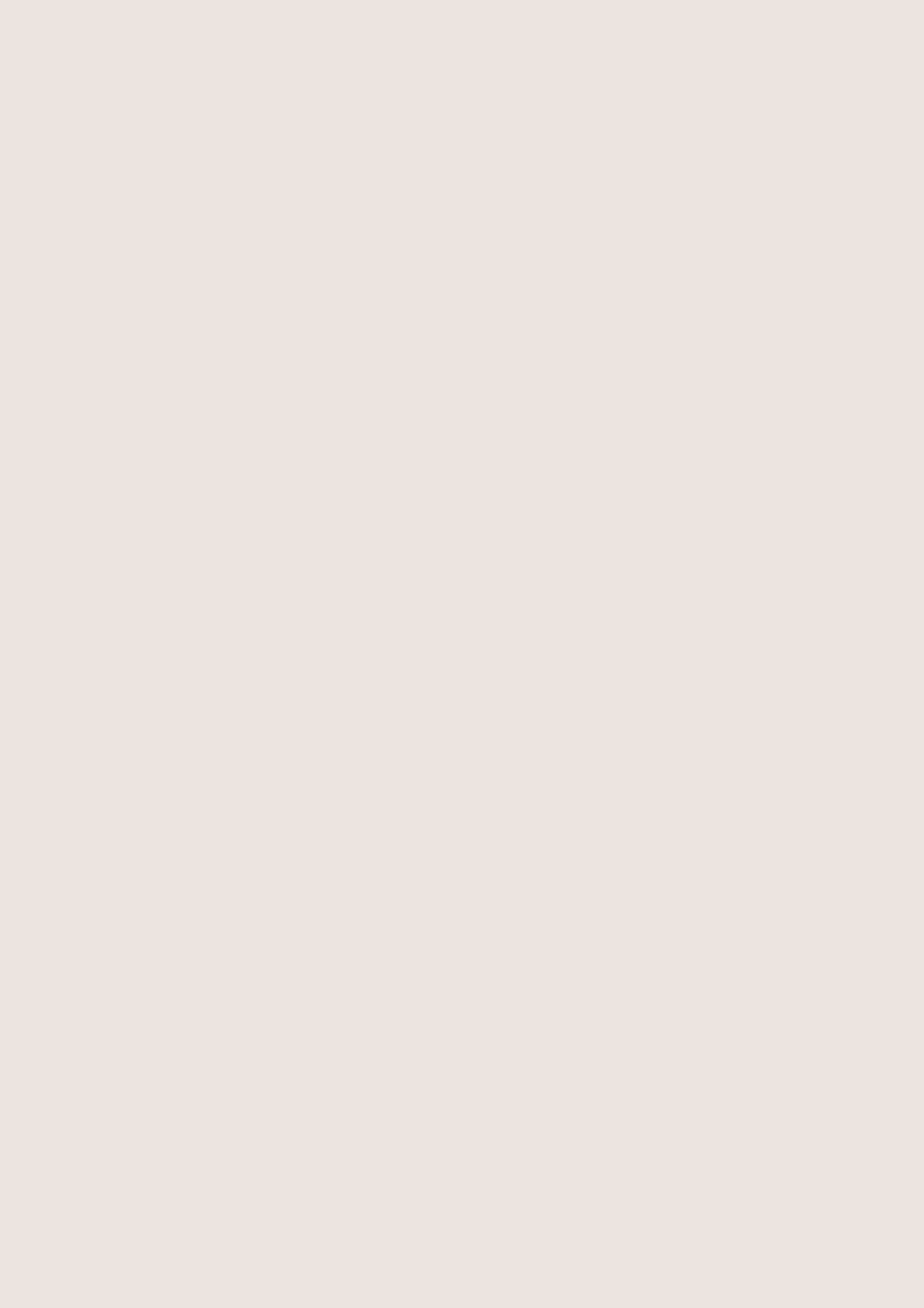# **CONCEPT**

**The Falling Walls Foundation founded the Falling Walls Lab in 2011 to:**

**CONNECT** aspiring innovators **DISCOVER** and develop talents **SUPPORT** interdisciplinary dialogue and international cooperation **DEVELOP** new ways of scientific communication **BUILD** new and strong networks

# **TIMELINE**

| $17:00 \text{ pm}$ | Welcome and introductory remarks |
|--------------------|----------------------------------|
| $17:15 \text{ pm}$ | Pitches (1-9)                    |
| 18:30 pm           | Networking break / Jury session  |
| 19:00 pm           | Awards ceremony                  |
| 19:15 pm           | Networking                       |

You can vote for your favorite pitch to get an Audience Award after 18:30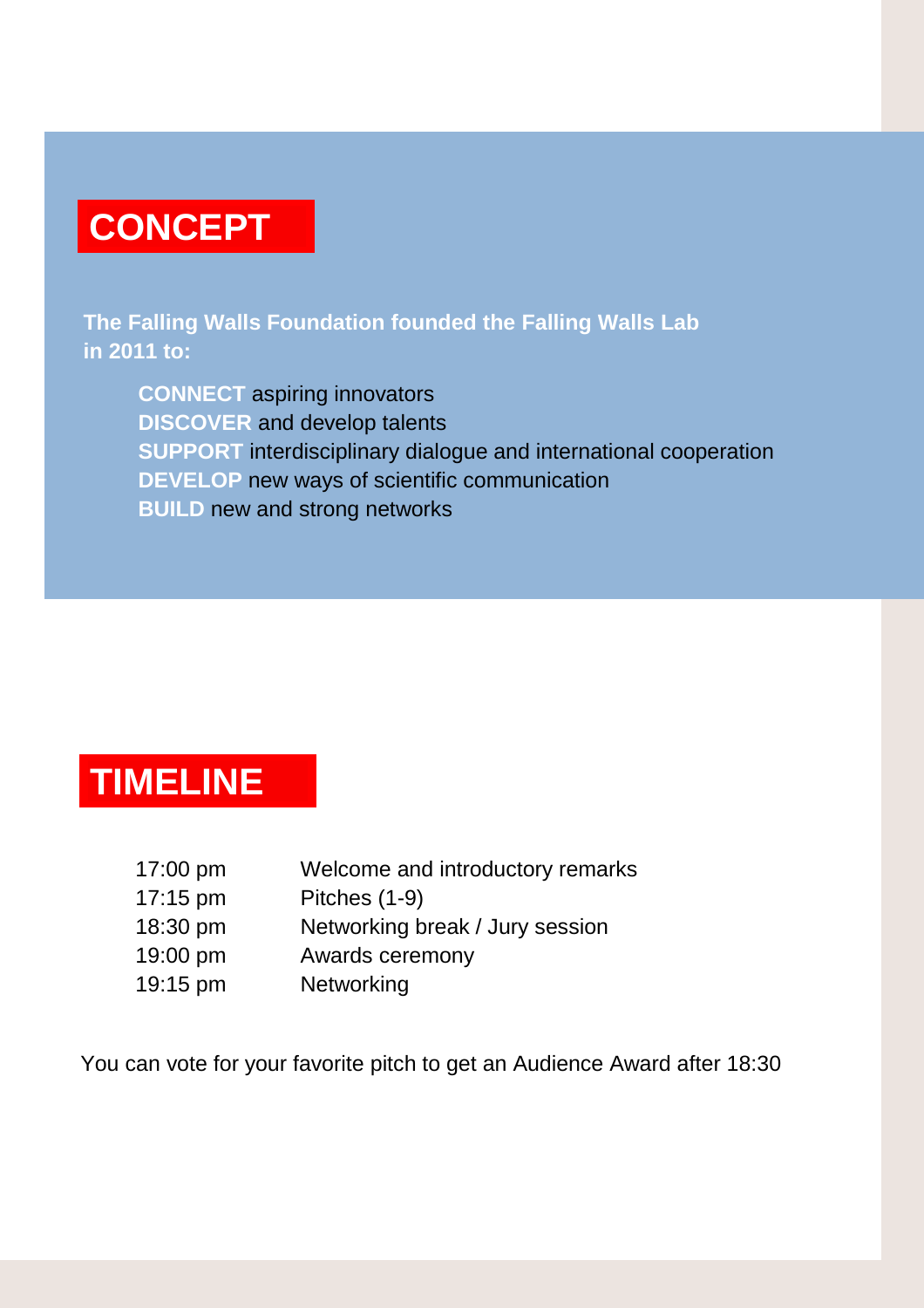

## **Christian Greger, Jury Chair**

Head of the legal department TRUMPF SE + Co. KG

Christian is head of the legal department at TRUMPF, a leading manufacturer of machine tools and lasers. He started his career in an international law firm but decided to join his favorite client, TRUMPF, many years ago. Via TRUMPF he became a member of the board at Wissensfabrik and enjoys every minute of it.

# **Prof. Dr. rer. nat. Markus Alber**

Co-Founder ScientificRT Director of research in medical physics at the Department of Radiation Oncology and the Heidelberg Ion-Beam Therapy Center Ruprecht Karl University of Heidelberg

A Theoretical Physicist at heart, he drifted into Medical Physics and finally software development for Radiation Oncology. His first clinical product optimizes the treatments of millions of patients per year. The second product is about to revolutionize treatment quality assurance. The Theoretical Physicist in him tries his hand at modelling radiobiology.

# **Thomas Brodbeck**

Founder and CEO tob impulsakademie

Thomas Brodbeck is founder and CEO of tob impulsakademie - a europeanwide start-up consulting and training company. He has over 25 years experience in management positions in large corporations as well as mediumsized companies.

Over the last 10 years he is successfully running his own companies, consulting start-ups and entrepreneurs as well as carrying out trainings in the fields of professional customer communication and negotiation skills.

Thomas has founded over 8 own companies in his business career, the last one 2 weeks ago.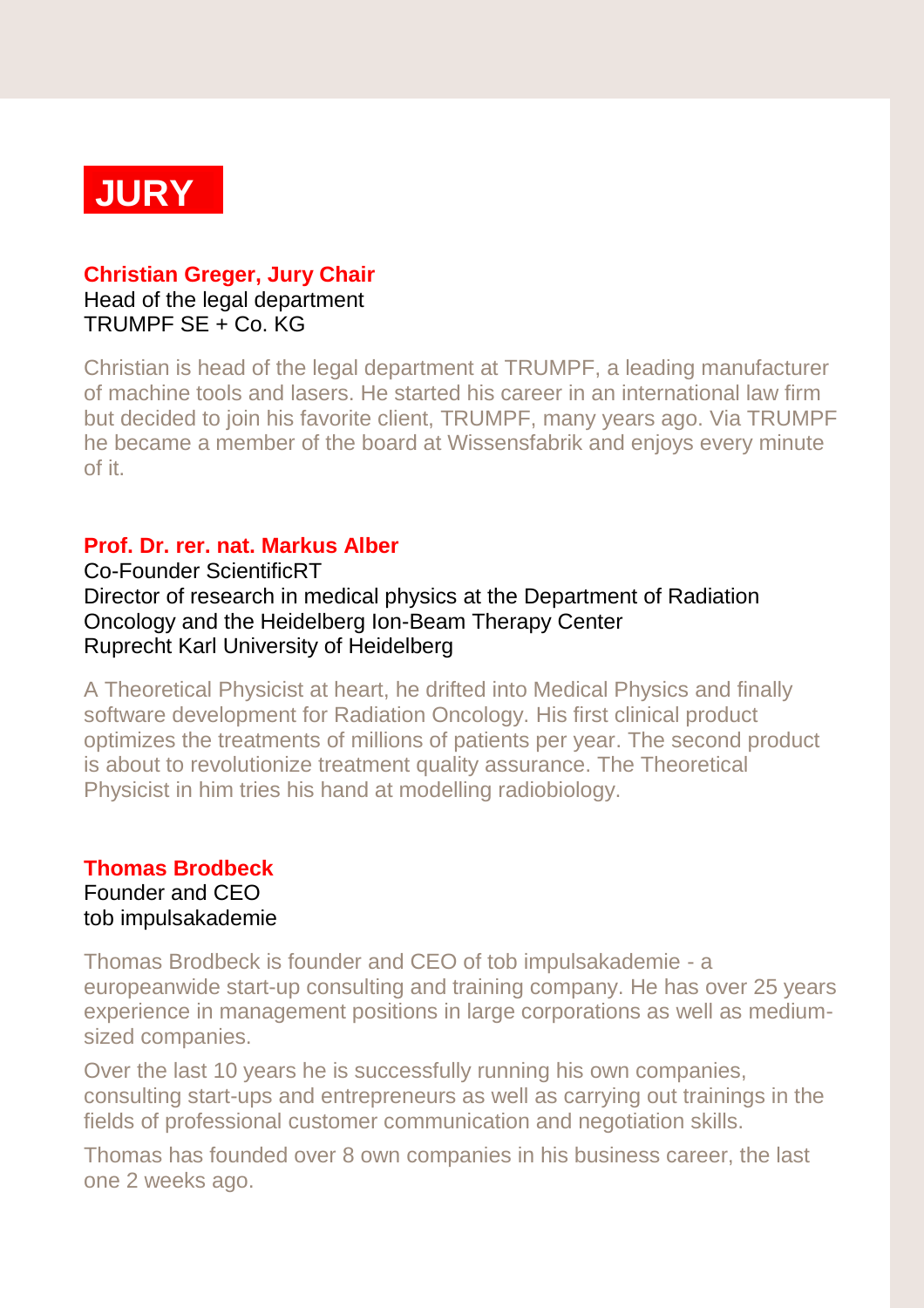## **Mathias Haase** Chairman of the board Wissensfabrik e.V.

Mathias is the chairman of the board of Wissensfabrik – a non-profit organization supporting both start-ups and STEM education in Germany. Before joining Wissensfabrik in May this year, he has spent 14 years with BASF – the world's leading chemical company – in Ludwigshafen, Shanghai, and Singapore. After positions in government relations, sales, and marketing, he most recently oversaw BASF's procurement for basic chemicals.

# **Martina Klug CHRO** EnBW Perspektiven GmbH

Martina Klug studied Business Administration at the University of Regensburg in Germany and the University of Gothenburg in Sweden. After working for a bank in London she joined EnBW Energie Baden-Württemberg AG in Karlsruhe and developed a career in human resources.

Today she is Chief Human Ressources Officer of EnBW Perspektiven GmbH and is responsible for coaching and developing employees seeking new perspectives in their professional life.

She is passionate about nurturing talent and promoting especially young people to shape and build their own career.

## **Prof. Dr. rer. nat. Ute Sophia Schepers**

Co-Founder vasQlab Group leader at the Institute of Toxicology and Genetics KIT – The Kralsruhe Institute of Technology

Ute is a dedicated professor and group leader at KIT since over 10 years with the focus on bioprocess engineering and biosystems, and chemical biology.

She co-founded vasQlab to revolutionize tissue engineering for animal-free drug testing. With the artificial organ sheets, they achieve more precision and accuracy than drug testing on animals.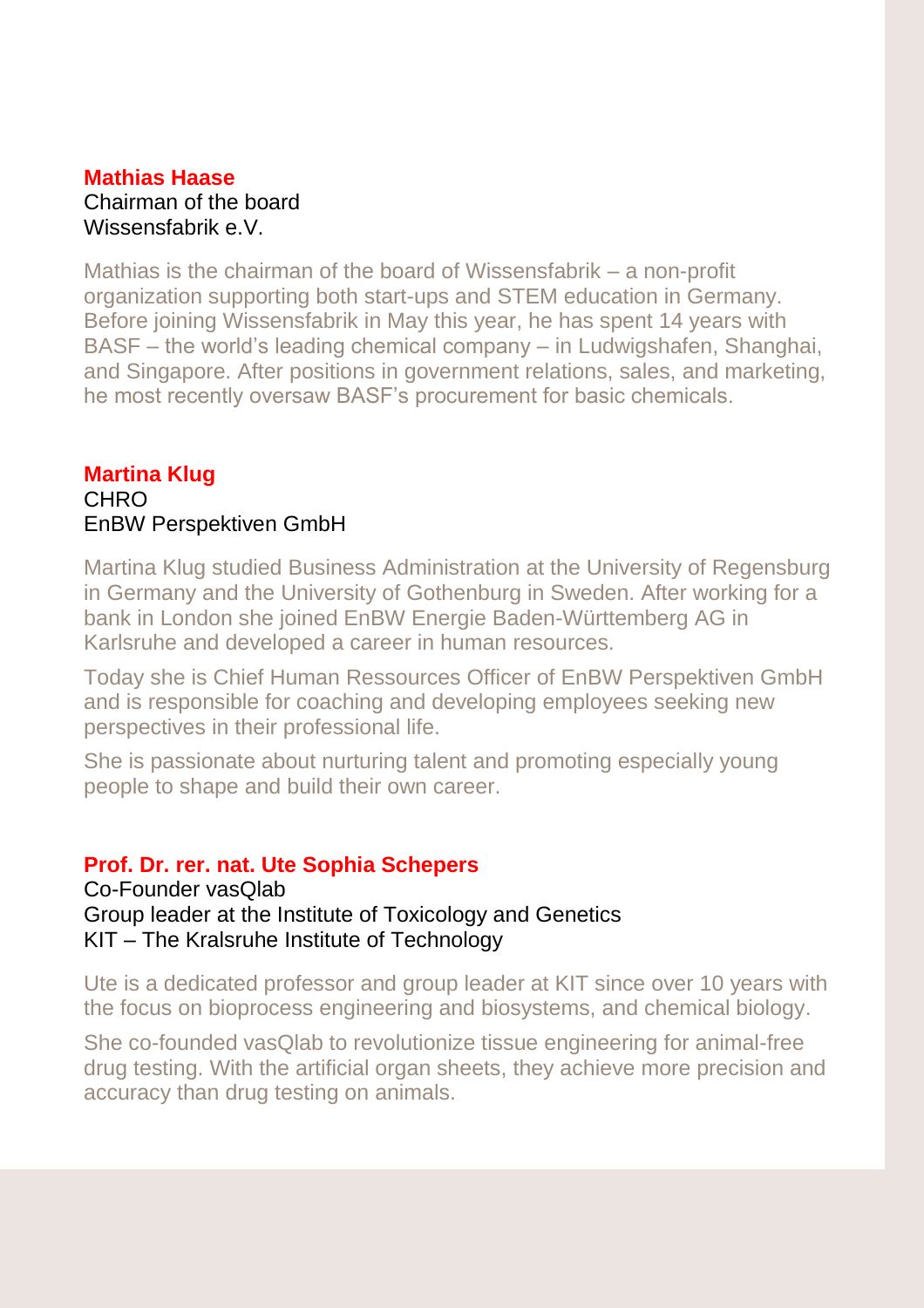# **PRESENTERS**

## 1 **Ryan Alicea**

Powered Orthotics Breaking the Wall of Lifelong Disability

We have developed a wearable aid to restore hand function to these people. Using a light, powered glove we open and close the fingers to allow these people to interact with their world once again.

#### 2 **Alexya Azhakesan**

Medical Faculty of Mannheim Breaking the Wall of Animal-free Cancer Models

There is an immediate need to develop a platform recapitulating the tumor and its microenvironment, meanwhile, without compromising the chemical and biochemical cues seen in the native tumor niche.

#### 3 **Marlene Böhm**

SAP SE Breaking the Wall of our World´s Information Flooding

Building the leading platform for storing, sharing and creating knowledge in a smart way. It allows us AI-based connecting, sorting and sharing of information. This leads to more rational decisions.

#### 4 **Dr. Céline Calvino**

#### University of Freiburg

Breaking the Wall of Plastic Circular Economy With Light

This research proposes an alternative to the current linear economy model of non-recyclable commodity plastics via the preparation of a new class of adaptive materials that can be recycled through photo-stimulation.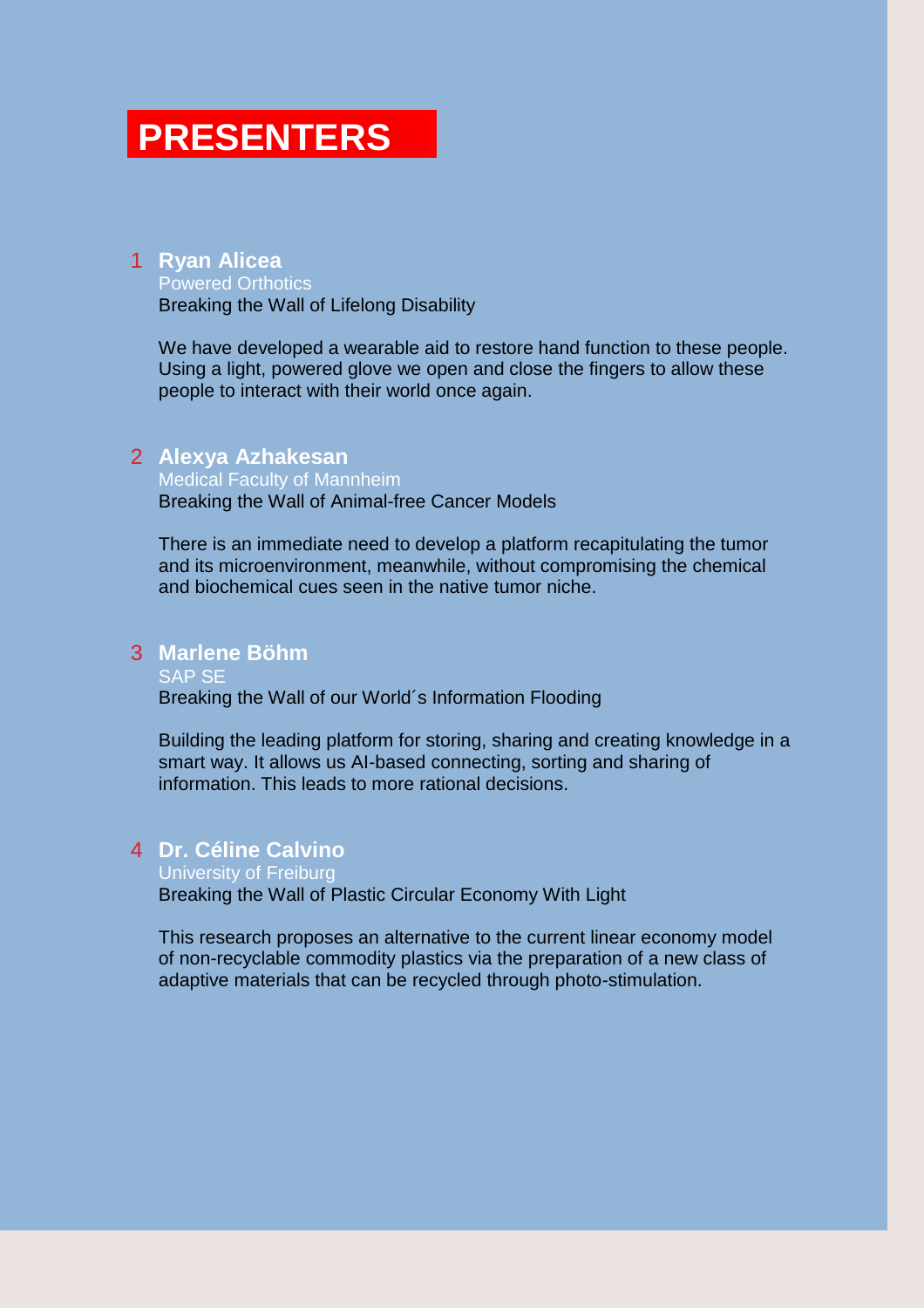#### 5 **Lilith Diringer**

Technical University of Dresden

Breaking the Wall of Sustainable Travel

ChargeHolidays is an App, shaping the tourism flows of the future in a sustainable way by using a sustainability management assessment matrix to transparently allow customers to make informed decision.

#### 6 **Florian Klein**

#### Technical University of Munich

Breaking the Wall of Oncolytic Adenoviruses' Limitations

The discovery and clinical translation of Immune Checkpoint Inhibition (ICI, Nobel Prize 2018) has been a game changer for cancer therapy. However, low response rates often limit its clinical benefit.

### 7 **Athoy Nilima**

#### Max Planck Institute for Physics

Breaking the Wall of Reluctance for Ambitious Science

An innovative and free online series for young enthusiastic people from developing countries: to spread proper mentoring, encouragement, and positive insights for ambitious science among them.

#### 8 **Dr. Katrin Schmelz**

Konstanz University and Santa Fe Institute Breaking the Wall of Resistance to Climate Policies

Drawing on psychology, economics and my COVID research, I study citizen responses to climate policies for better design of measures, building public trust and responsibility to increase compliance.

### 9 **Camila Suliani Raota**

KIT – The Karlsruhe Institute of Technology Breaking the Wall of Purifying Water Using Sunlight

Microfiltration membranes coated with photosensitizers degrade steroid hormones by harvesting energy from solar light. The process produces water according to the safety recommendations of WHO.